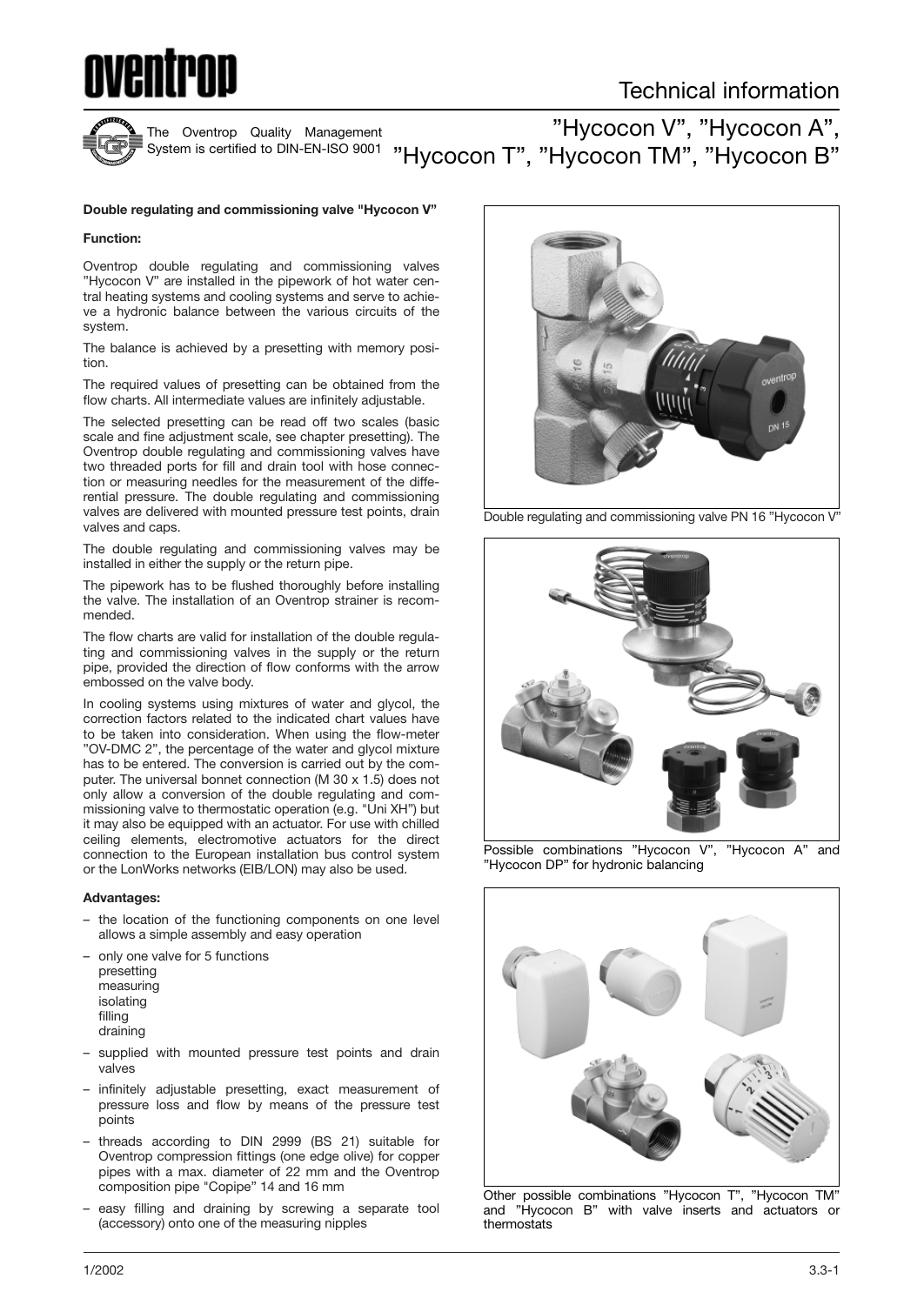#### **Double regulating and commissioning valve "Hycocon V" both ports with female thread according to DIN (BS 21)**

#### **Tender specification:**

Double regulating and commissioning valve PN 16 both ports with female thread according to DIN 2999 (BS 21), between -20 °C and +120 °C, not suitable for steam. Straight pattern model with secured, infinitely adjustable fine presetting controllable at any time; optical display of the presetting depending on the position of the handwheel, valve body and other parts coming into contact with the fluid made of brass resistant to de-zincification (DZR), disc with PTFE soft seal, maintenance-free stem seal due to double O-ring, all functioning components on one level, with two integrated pressure test points, drain valves and caps, installation in the supply or the return pipe.

Suitable for the connection of thermostats (e.g. "Uni XH"), actuators (e.g. electromotive actuators "Uni EIB/LON") and a differential pressure regulator bonnet under working conditions (conversion of DN 15, DN 20 and DN 25 with the help of the "Demo-Bloc"). The valves are supplied with an insulation for temperatures up to 80 °C (as packaging). Moreover, Oventrop offers a separate insulation for temperatures up to 120 °C. When equipped with additional polystyrene shells, both insulations may be used for cooling systems.

Double regulating and commissioning valves both ports with female thread according to DIN (BS 21)

with integrated pressure test points and drain valves

|  | (with captive caps) |  |
|--|---------------------|--|
|  |                     |  |

| DN 15<br>DN 20<br>DN 25<br>DN 32                    | $\frac{1}{2}$ "<br>3/4"<br>1"<br>$1\frac{1}{4}$ | kvs value<br>1.7<br>2.7<br>3.6<br>6.8 | Item no.<br>106 17 04<br>106 17 06<br>106 17 08<br>106 17 10 |
|-----------------------------------------------------|-------------------------------------------------|---------------------------------------|--------------------------------------------------------------|
| DN 40<br><b>Accessories:</b><br>Fill and drain tool | $1\frac{1}{2}$                                  | 10.0                                  | 106 17 12<br>106 17 91                                       |

# Locking pin 106 17 92

#### **Double regulating and commissioning valve "Hycocon V" both ports with male thread and collar nut**

## **Tender specification:**

Double regulating and commissioning valve PN 16 both ports with male thread for weldable, solder and threaded tailpipes, flat sealing, between -20 °C and +120 °C, not suitable for steam. Straight pattern model with secured, infinitely adjustable fine presetting controllable at any time; optical display of the presetting depending on the position of the handwheel, valve body and other parts coming into contact with the fluid made of brass resistant to de-zincification (DZR), disc with PTFE soft seal, maintenance-free stem seal due to double O-ring, all functioning components on one level, with two integrated pressure test points, drain valves and caps, installation in the supply or the return pipe.

Suitable for the connection of thermostats (e.g. "Uni XH"), actuators (e.g. electromotive actuators "Uni EIB/LON") or a differential pressure regulator bonnet under working conditions (conversion of DN 15, DN 20 and DN 25 with the help of the "Demo-Bloc"). The valves are supplied with an insulation for temperatures up to 80 °C (as packaging). Moreover, Oventrop offers a separate insulation for temperatures up to 120 °C. When equipped with additional polystyrene shells, both insulations may be used for cooling systems.

Double regulating and commissioning valves both ports with male thread and collar nut, with integrated pressure test points and drain valves (with captive caps)

|                        |                     | kvs value | Item no.  |
|------------------------|---------------------|-----------|-----------|
| DN 15                  | $\frac{1}{2}$       | 1.7       | 1061804   |
| DN 20                  | 3/4"                | 2.7       | 1061806   |
| DN 25                  | 1"                  | 3.6       | 1061808   |
| DN 32 $1\frac{1}{4}$ " |                     | 6.8       | 1061810   |
| DN 40                  | $1\frac{1}{2}$      | 10.0      | 106 18 12 |
| <b>Accessories:</b>    |                     |           |           |
|                        | Fill and drain tool |           | 1061791   |

| Fill and drain tool | 1061791 |
|---------------------|---------|
| Locking pin         | 1061792 |

#### **Dimensions:**



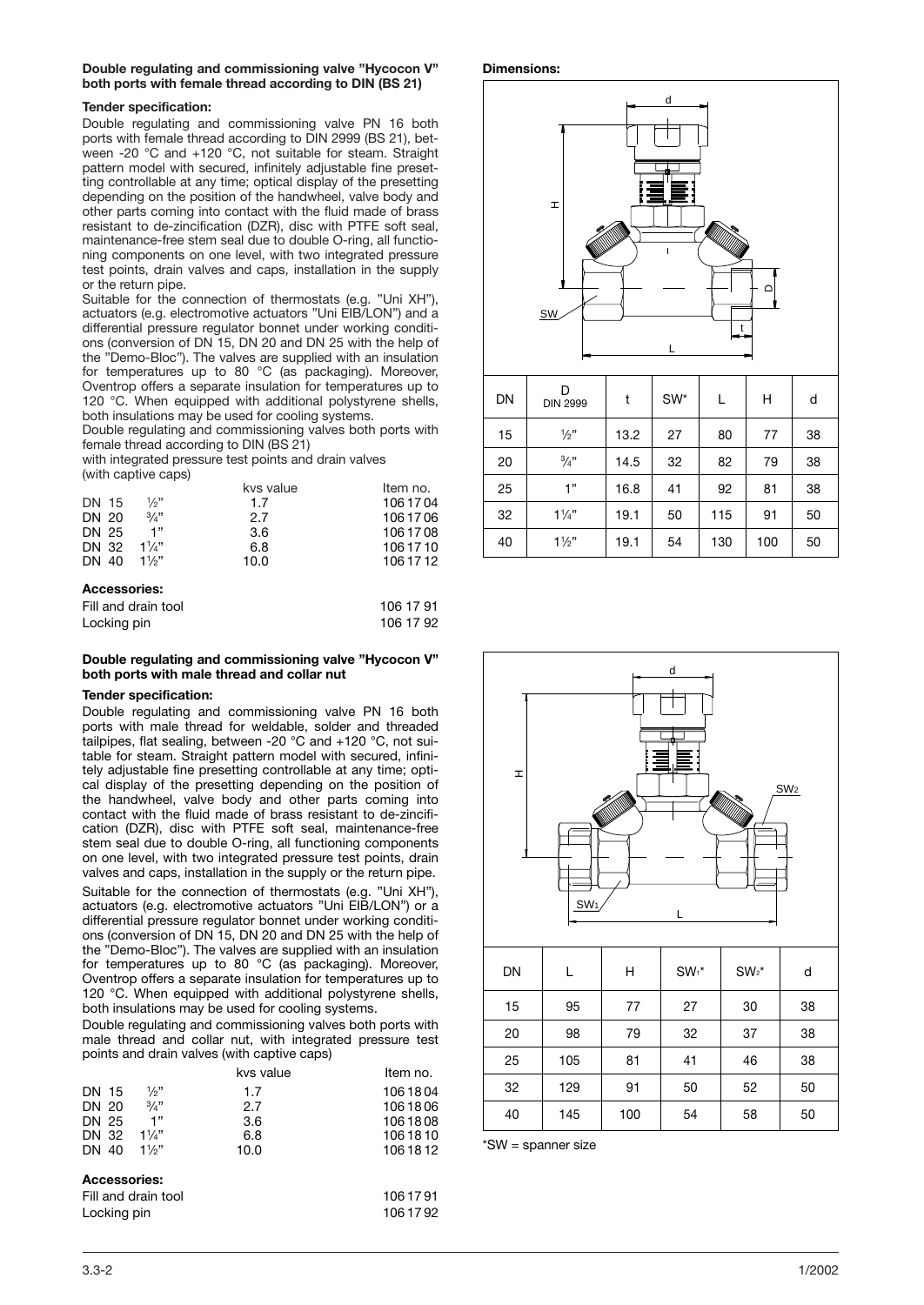**Dimensions:**



#### **Presetting**

- 1. The value of presetting of the valve is adjusted by turning the handwheel.
	- a) The display of the basic setting is shown by the longitudinal scale together with the sliding indicator. Each turn of the handwheel is represented by a line on the longitudinal scale.
	- b) The display of the fine setting is shown by the peripheral scale on the handwheel together with the marking. The subdivisions of the peripheral scale correspond to

1/10th of a turn of the handwheel.

- 2. The set presetting value is limited by turning the inner adjustment stem clockwise until stop. To do so, use a screwdriver with a bezel of about 3 to 4 mm.
- 3.The presetting value may be locked by using the locking pin (accessory).

#### Tailpipe sets: 2 weldable tailpipes  $1/2$ " ⁄2" 106 05 92  $\frac{3}{4}$ "  $\frac{3}{4}$ " 106 05 93<br>1 " 106 05 94 106 05 94  $1\frac{1}{4}$ ⁄4" 106 05 95  $1\frac{1}{2}$ ⁄2" 106 05 96 2 solder tailpipes 15 mm DN 15 106 1092<br>18 mm DN 20 106 1093 18 mm DN 20 106 10 93<br>22 mm DN 20 106 10 94 106 10 94<br>106 10 95<br>106 10 95 28 mm DN 25<br>35 mm DN 32 106 10 96 10 106 10 106 10 106 10 106 10 106 10 106 10 106 10 106 10 106 10 10 10 10 10 10 10 10 10 10 10 10 1<br>106 10 97 106 10 97 2 tailpipes with male thread  $1/2"$ ⁄2" 106 14 92  $3/4$ " <sup>}/4"</sup> 106 14 93<br>1" 106 14 94 106 14 94  $11/4$ " ⁄4" 106 14 95  $11/2$ ⁄2" 106 14 96 2 tailpipes with female thread  $\frac{1}{2}$ " ⁄2" 101 93 64  $\frac{3}{4}$ "  $\frac{3}{4}$ " 101 93 66<br>1" 106 13 94 106 13 94





1/2002 3.3-3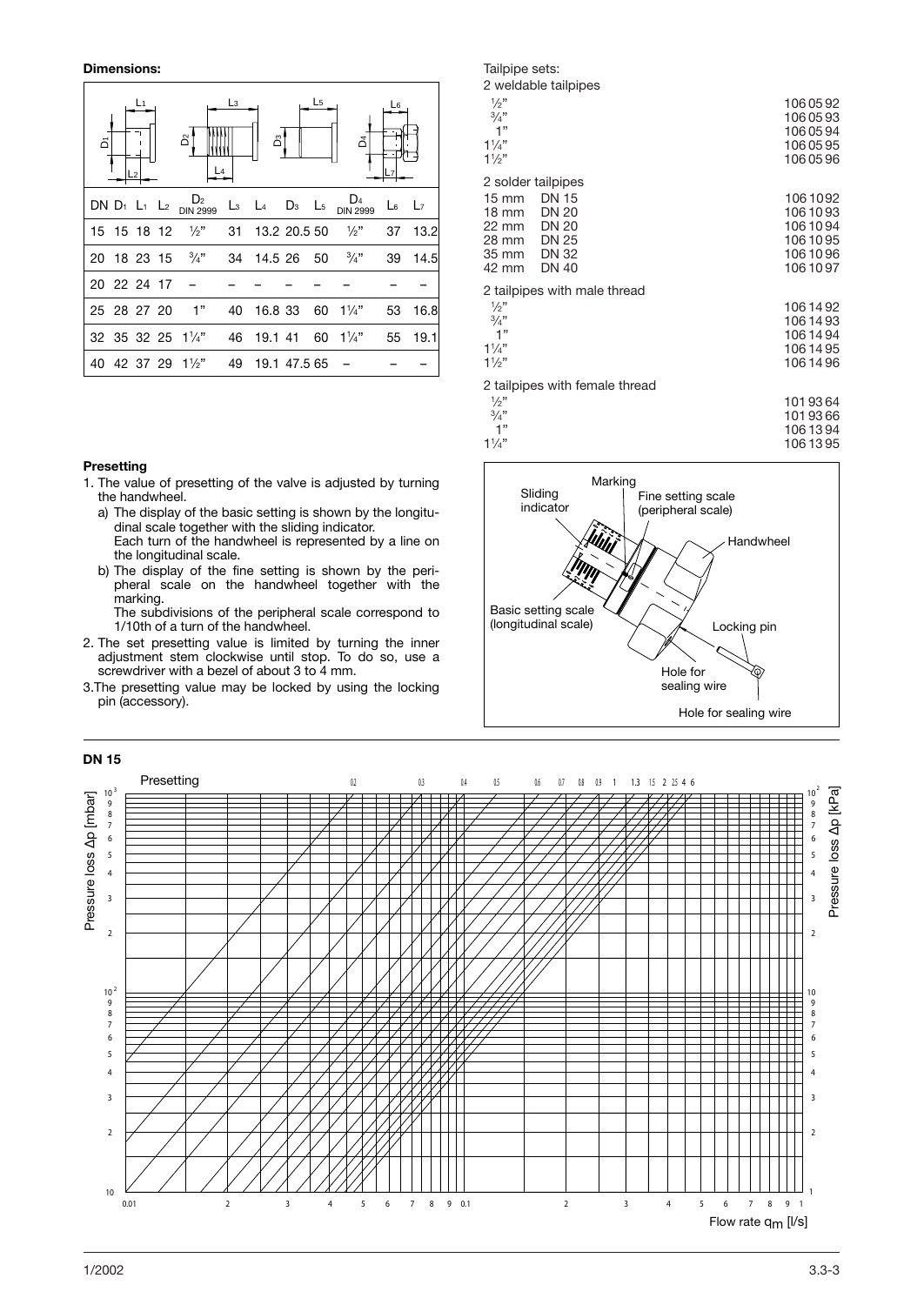

## **DN 25**

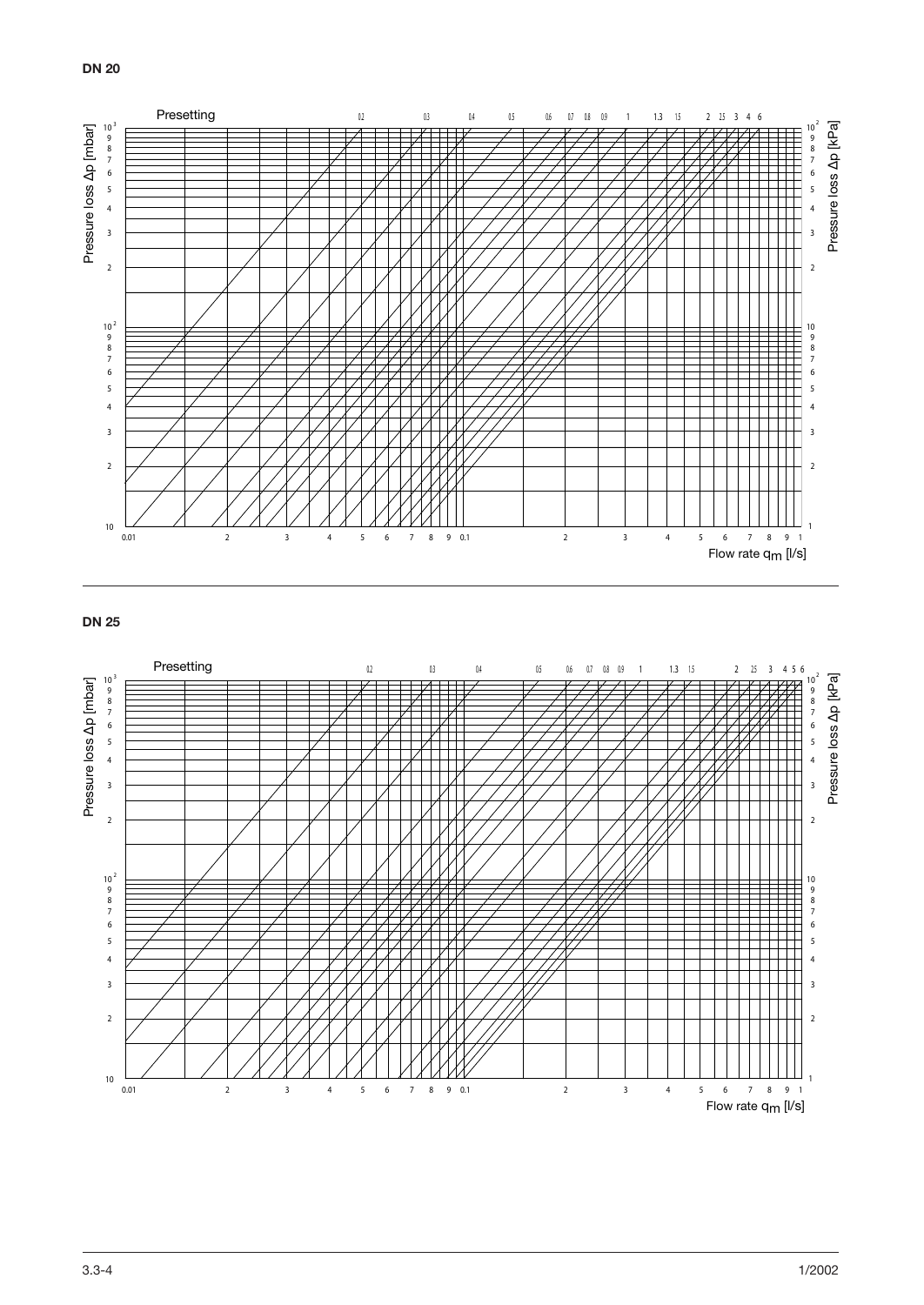

## **DN 40**

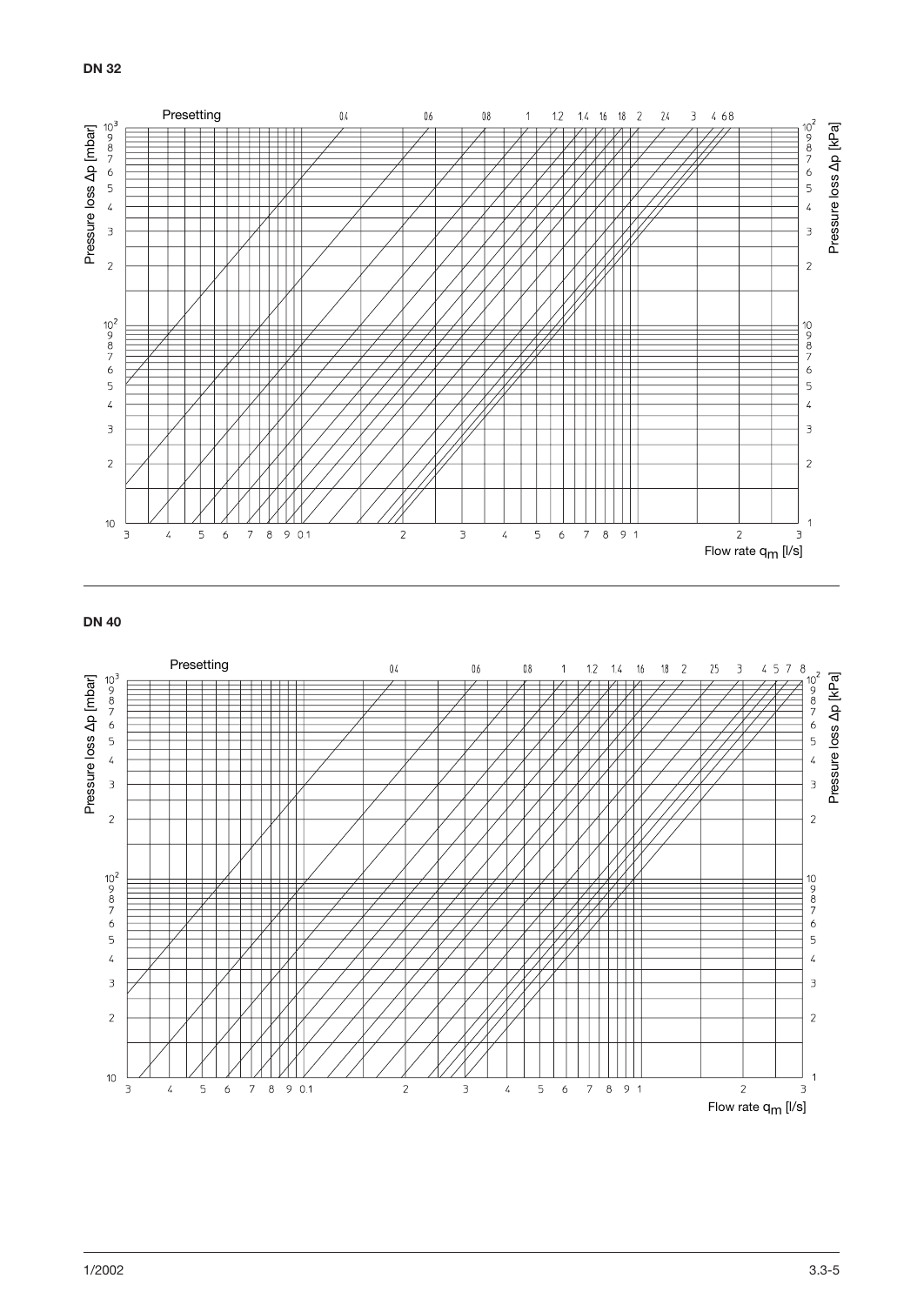#### **Isolating and orifice valve "Hycocon A"without presetting**

#### **Function:**

Oventrop isolating and orifice valves "Hycocon A" are installed in the pipework of hot water central heating systems and cooling systems and serve to achieve an isolation of the pipework.

The Oventrop isolating and orifice valves Oventrop have two threaded ports for fill and drain tool with hose connection or measuring needles for the measurement of the differential pressure. The isolating and orifice valves are delivered with mounted pressure test points, drain valves and caps.

The isolating and orifice valves may be installed in either the supply or the return pipe.

Conversion to double regulating and commissioning valve is possible by replacing the handwheel group.

Moreover, the inserts of the sizes DN 15 to DN 25 can be replaced under working conditions with the help of the "Demo-Bloc" and can be converted to receive an actuator or a differential pressure regulator bonnet.

#### **Tender specification:**

Isolating and orifice valve PN 16 between - 20°C and +120°C, not suitable for steam, straight pattern model. Valve body, bonnet and other parts coming into contact with the fluid made of brass resistant to de-zincification (DZR), disc with PTFE soft seal, maintenance-free stem seal due to double O-ring. Installation in the supply or the return pipe. Supplied with two integrated pressure test points, drain valves and caps.

Connection thread M 30 x 1.5 suitable for the connection of thermostats (e.g. "Uni XH"), actuators (e.g. electromotive actuators "Uni EIB/LON") or a differential pressure regulator bonnet. To do so, the bonnet has to be replaced (by using the "Demo-Bloc" 118 80 51 or draining the system).

The valves are supplied with an insulation for temperatures up to 80°C (as packaging). Moreover, Oventrop offers a separate insulation for temperatures up to 120°C. When equipped with additional polystyrene shells, both insulations may be used for cooling systems.

Isolating and orifice valve both ports with female thread according to DIN (BS 21)

|                        | kvs value | Item no. |
|------------------------|-----------|----------|
| DN 15 $(\frac{1}{2})$  | 1.7       | 1067304  |
| DN 20 $(3/4)$          | 2.7       | 1067306  |
| DN 25 ( 1")            | 3.6       | 1067308  |
| DN 32 $(1\frac{1}{4})$ | 6.8       | 1067310  |
| DN 40 $(1\frac{1}{2})$ | 10.0      | 1067312  |

Isolating and orifice valve both ports with male thread and collar nut

| DN 15 $(y_2")$<br>$\frac{3}{4}$ ")<br>DN 20 (<br>DN 25 ( 1")<br>DN 32 $(1\frac{1}{4})$<br>DN 40 $(1\frac{1}{2})$ |                    | kvs value<br>1.7<br>2.7<br>3.6<br>6.8<br>10.0 |                | ltem no.<br>1067404<br>1067406<br>1067408<br>1067410<br>1067412 |
|------------------------------------------------------------------------------------------------------------------|--------------------|-----------------------------------------------|----------------|-----------------------------------------------------------------|
| <b>Accessory:</b><br>Fill and drain tool                                                                         |                    |                                               |                | 1061791                                                         |
| Tailpipe sets:                                                                                                   |                    |                                               |                |                                                                 |
| 2 weldable tailpipes                                                                                             |                    | 2 solder tailpipes                            |                |                                                                 |
| $\frac{1}{2}$                                                                                                    | 1060592            | $15 \text{ mm}$                               | DN 15          | 1061092                                                         |
| $\frac{3}{4}$ "                                                                                                  | 1060593            | $18 \text{ mm}$                               | DN 20          | 1061093                                                         |
| 1"                                                                                                               | 1060594            | 22 mm                                         | DN 20          | 1061094                                                         |
| $1\frac{1}{4}$<br>$1\frac{1}{2}$                                                                                 | 1060595<br>1060596 | 28 mm                                         | DN 25<br>DN 32 | 1061095<br>1061096                                              |
|                                                                                                                  |                    | 35 mm<br>42 mm                                | <b>DN 40</b>   | 1061097                                                         |
| 2 tailpipeswith male thread                                                                                      |                    |                                               |                | 2 tailpipes with female thread                                  |
| $\frac{1}{2}$ "                                                                                                  | 1061492            | $\frac{1}{2}$                                 |                | 1019364                                                         |
| 3/4"<br>1"                                                                                                       | 1061493            | $\frac{3}{4}$ "                               |                | 1019366                                                         |
| $1\frac{1}{4}$                                                                                                   | 1061494<br>1061495 | 1"<br>$1\frac{1}{4}$                          |                | 1061394<br>1061395                                              |
| $1\frac{1}{2}$                                                                                                   | 1061496            |                                               |                |                                                                 |
|                                                                                                                  |                    |                                               |                |                                                                 |

#### **Dimensions:**





| 15 | 95  | 77  | 27 | 30 | 38 |
|----|-----|-----|----|----|----|
| 20 | 98  | 79  | 32 | 37 | 38 |
| 25 | 105 | 81  | 41 | 46 | 38 |
| 32 | 129 | 91  | 50 | 52 | 50 |
| 40 | 145 | 100 | 54 | 58 | 50 |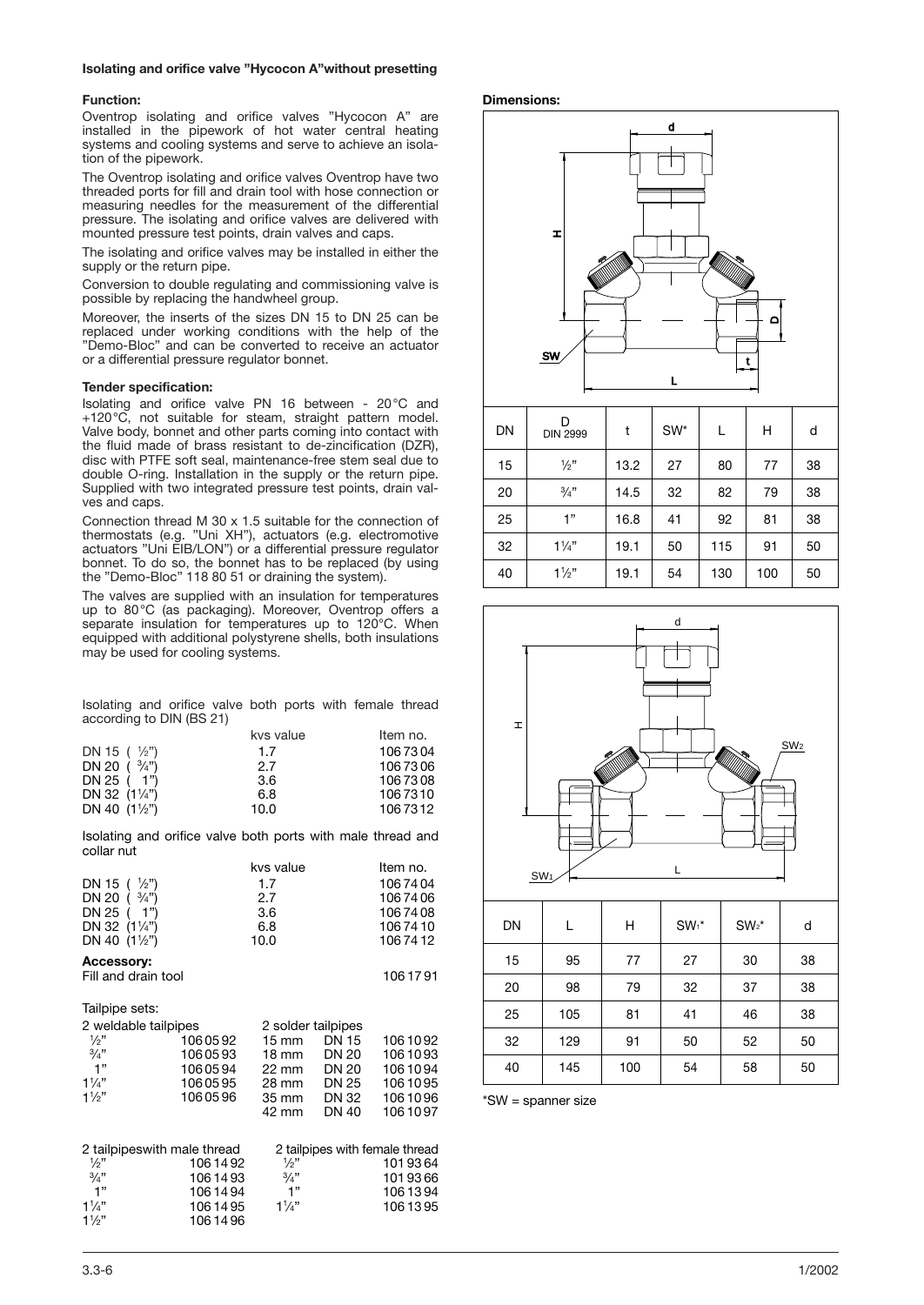#### **Regulating valves "Hycocon T" and "Hycocon TM" for subsequent conversion to thermostatic operation**

### **Function:**

Oventrop regulating valves "Hycocon T " and "Hycocon TM" are installed in the pipework of hot water central heating systems and cooling systems and serve to achieve a hydronic balance between the various circuits of the system. They can also be combined with thermostatic or electric actuators.

The balance is achieved by a presetting with memory position.

The required values of presetting can be obtained from the flow charts. Presetting is carried out by using a presetting key ("Hycocon T": item no. 118 39 61/"Hycocon TM": valve is supplied with a presetting key).

The regulating valves have two threaded ports for fill and drain tool with hose connection or measuring needles for the measurement of the differential pressure. The regulating valves are delivered with mounted pressure test points, drain valves and caps.

The regulating valves may be installed in either the supply or the return pipe.

The pipework has to be flushed thoroughly before installing the valve. The installation of an Oventrop strainer is recommended.

The flow charts are valid for installation of the regulating valves in the supply or the return pipe, provided the direction of flow conforms with the arrow embossed on the valve body.

In cooling systems using mixtures of water and glycol, the correction factors related to the indicated chart values have to be taken into consideration. When using the flow-meter "OV-DMC 2", the percentage of the water and glycol mixture has to be entered. The conversion is carried out by the computer. The universal bonnet connection (M 30  $\times$  1.5) does not only allow a subsequent conversion of the regulating valve to thermostatic operation (e.g. "Uni XH") but it may also be equipped with an actuator. For use with chilled ceiling elements, electromotive actuators for the direct connection to the European installation bus control system or the LonWorks networks (EIB/LON) may also be used.

#### **"Hycocon T" DN 15 - DN 25 (kvs 0.9)**

with valve insert "Series AV6", all patterns and sizes up to 2K P-deviation





"Hycocon T" and "Hycocon TM ", combination possibilities

## **Performance data (kvs 0,9):**

| Presetting                                |      | 2                               | 3    | 4    | 5    | 6    |
|-------------------------------------------|------|---------------------------------|------|------|------|------|
| k <sub>v</sub> value at<br>1K P-deviation |      | $0.055$   0.141   0.221   0.247 |      |      | 0.28 | 0.32 |
| kv value at<br>1.5K P-deviation           |      | $0.055$   0.170   0.296   0.370 |      |      | 0.42 | 0.49 |
| kv value at<br>2K P-deviation             |      | $0.055$   0.170   0.313   0.446 |      |      | 0.56 | 0.65 |
| kvs                                       | 0.06 | 0.17                            | 0.36 | 0.56 | 0.8  | 0.9  |

When using the thermostat "Uni MH", the  $k_V$  values indicated in the technical information rise. For detailed information see technical information thermostats "Uni MH" and "Uni MD".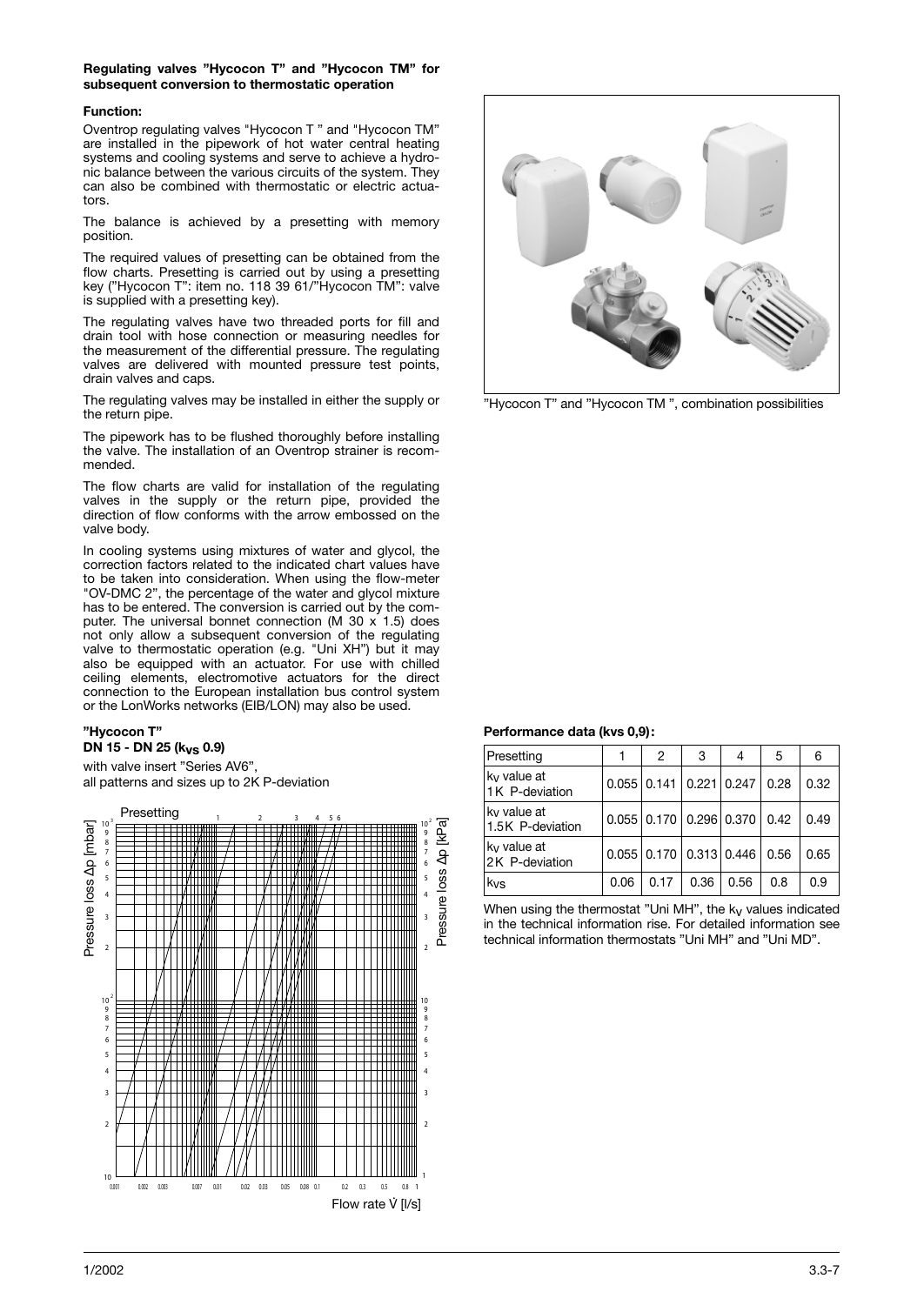#### **Tender specification:**

Regulating valve PN 16 both ports with female thread according to DIN 2999 (BS 21), between -20  $^{\circ}$ C and +120  $^{\circ}$ C, not suitable for steam, max. differential pressure 1 bar. Straight pattern model with presetting; brass bonnet, valve body made of brass resistant to dezincification (DZR), maintenancefree stem due to double O-ring, all functioning components on one level, with two integrated pressure test points, drain valves and caps, installation in the supply or the return pipe.

Connection thread M 30 x 1.5 suitable for the connection of thermostats (e.g. "Uni XH") or actuators (e.g. electromotive actuators "Uni EIB/LON") under working conditions. Oventrop offers a separate insulation for temperature up to 120 °C.

Regulating valves both ports with female thread according to DIN (BS 21)

with integrated pressure test points and drain valves (with captive caps)

"Hycocon T"

|                   |                 | kvs-Wert | Art.-Nr. |
|-------------------|-----------------|----------|----------|
| DN 15             | $\frac{1}{2}$ " | 0.9      | 1068364  |
| DN 20             | $\frac{3}{4}$ " | 0.9      | 1068366  |
| DN 25             | 1"              | 0.9      | 1068368  |
| "Hycocon TM"      |                 |          |          |
| DN 15             | $\frac{1}{2}$   | 1.7      | 1068564  |
| DN 20             | 3/4"            | 2.7      | 1068566  |
| DN 25             | 1"              | 3.6      | 1068568  |
| DN 32             | $1\frac{1}{4}$  | 6.8      | 1068570  |
| DN 40             | $1\frac{1}{2}$  | 10.0     | 1068572  |
| <b>Accessory:</b> |                 |          |          |

| Fill and drain tool | 106 17 91 |
|---------------------|-----------|
|---------------------|-----------|

#### **Regulating valves "Hycocon T" and "Hycocon TM" both ports with male thread and collar nut**

#### **Tender specification:**

Regulating valve PN 16 both ports with male thread for weldable, solder and threaded tailpipes, flat sealing, between -20 °C and +120 °C, not suitable for steam, max. differential pressure 1 bar. Straight pattern model with presetting; brass bonnet, valve body made of brass resistant to dezincification (DZR) (106 86 67: bronze body). Maintenance-free stem seal due to double O-ring, all functioning components on one level, with two integrated pressure test points, drain valves and caps, installation in the supply or the return pipe.

Connection thread M 30 x 1.5 suitable for the connection of thermostats (e.g. "Uni XH") and actuators (e.g. electromotive actuators "Uni EIB/LON") under working conditions. Oventrop offers a separate insulation for temperature up to 120 °C.

Regulating valves both ports with male thread and collar nut, with integrated pressure test points and drain valves (with captive caps)

| "Hycocon T"       |                     |           |           |
|-------------------|---------------------|-----------|-----------|
|                   |                     | kvs value | item no.  |
| DN 15             | $\frac{1}{2}$       | 0.9       | 1068464   |
| DN 20             | $\frac{3}{4}$ "     | 0.9       | 1068466   |
| DN 25             | 1"                  | 0.9       | 1068468   |
|                   | "Hycocon TM"        |           |           |
| DN 15             | $\frac{1}{2}$       | 1.7       | 1068664   |
| DN 20             | $\frac{3}{4}$ "     | 2.7       | 1068666   |
| DN 20             | 3/4"                | 5.0       | 1068667   |
| DN 25             | 1"                  | 3.6       | 1068668   |
| DN 32             | $1\frac{1}{4}$      | 6.8       | 1068670   |
| DN 40             | $1\frac{1}{2}$      | 10.0      | 1068672   |
| <b>Accessory:</b> |                     |           |           |
|                   | Fill and drain tool |           | 106 17 91 |





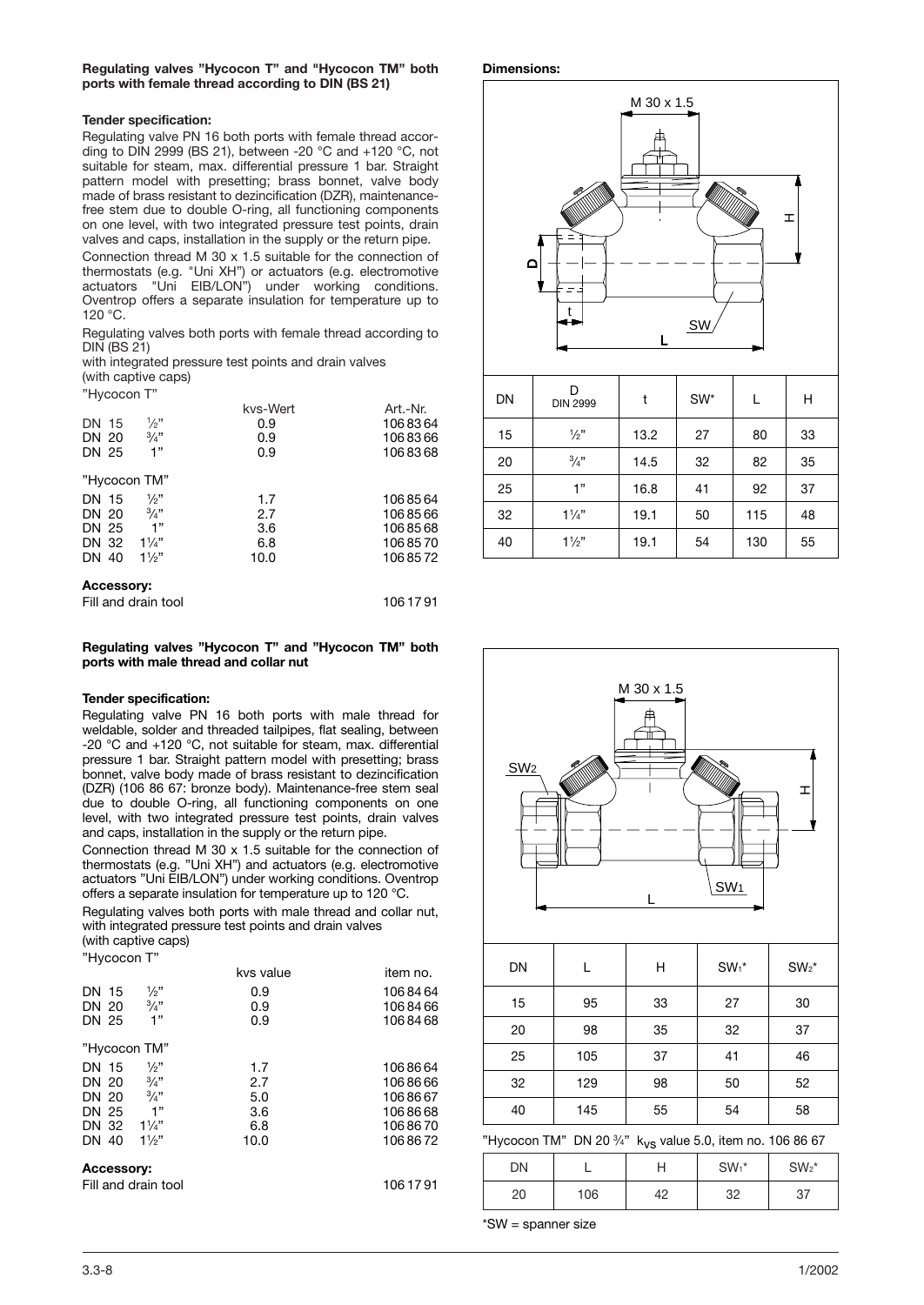## **"Hycocon TM"**



## **Dimensions:**

| ه           | L1 | δ                                                                    | Lз | ő                             |              | L <sub>5</sub> | ð                                                                                      | L6          |         |
|-------------|----|----------------------------------------------------------------------|----|-------------------------------|--------------|----------------|----------------------------------------------------------------------------------------|-------------|---------|
|             |    | DN D <sub>1</sub> L <sub>1</sub> L <sub>2</sub> D <sub>IN 2999</sub> |    |                               |              |                | D4<br>L <sub>3</sub> L <sub>4</sub> D <sub>3</sub> L <sub>5</sub> D <sub>1N</sub> 2999 | $L_6$ $L_7$ |         |
|             |    | 15 15 18 12 1/2"                                                     |    | 31 13.2 20.5 50 $\frac{1}{2}$ |              |                |                                                                                        |             | 37 13.2 |
|             |    | 20 18 23 15 $\frac{3}{4}$ "                                          |    | 34 14.5 26 50 $\frac{3}{4}$ " |              |                |                                                                                        |             | 39 14.5 |
| 20 22 24 17 |    |                                                                      |    |                               |              |                |                                                                                        |             |         |
| 25 28 27 20 |    | $\sim$ 1"                                                            | 40 | 16.8 33 60 1 $\frac{1}{4}$ "  |              |                |                                                                                        | 53          | 16.8    |
|             |    | 32 35 32 25 11/4" 46 19.1 41 60 11/4"                                |    |                               |              |                |                                                                                        | 55          | 19.1    |
|             |    | 40 42 37 29 11/2"                                                    | 49 |                               | 19.1 47.5 65 |                |                                                                                        |             |         |

| Tailpipe sets: |  |  |
|----------------|--|--|
|                |  |  |

2 weldable tailpipes

| L WORGON RUIPIPOS                                                                                                                    |                                                                          |
|--------------------------------------------------------------------------------------------------------------------------------------|--------------------------------------------------------------------------|
| $\frac{1}{2}$ "<br>3/4"<br>1"<br>$1\frac{1}{4}$<br>$1\frac{1}{2}$                                                                    | 1060592<br>1060593<br>1060594<br>1060595<br>1060596                      |
| 2 solder tailpipes                                                                                                                   |                                                                          |
| <b>DN 15</b><br>15 mm<br>18 mm<br><b>DN 20</b><br><b>DN 20</b><br>22 mm<br><b>DN 25</b><br>28 mm<br>DN 32<br>35 mm<br>DN 40<br>42 mm | 1061092<br>106 10 93<br>106 10 94<br>106 10 95<br>106 10 96<br>106 10 97 |
| 2 tailpipes with male thread                                                                                                         |                                                                          |
| $\frac{1}{2}$<br>3/4"<br>1"<br>$1\frac{1}{4}$<br>$1\frac{1}{2}$                                                                      | 106 14 92<br>106 14 93<br>106 14 94<br>106 14 95<br>106 14 96            |
| 2 tailpipes with female thread                                                                                                       |                                                                          |
| $\frac{1}{2}$<br>$\frac{3}{4}$ "<br>1"<br>$1\frac{1}{4}$                                                                             | 1019364<br>1019366<br>1061394<br>106 13 95                               |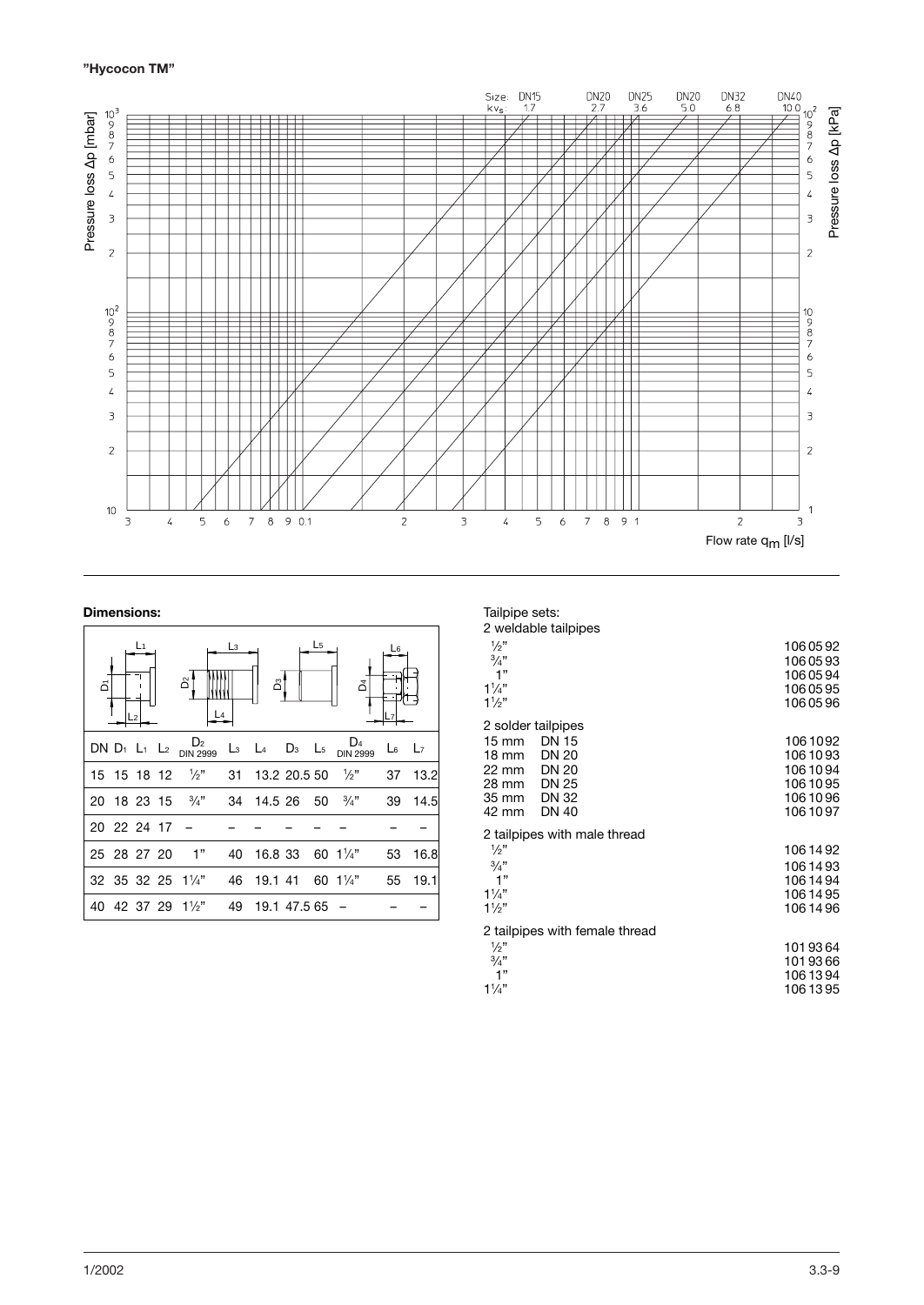#### **Basic body "Hycocon B"**

#### **Function:**

The Oventrop basic bodies "Hycocon B" with the corresponding valve insert and alternatively the measuring and draining unit or the plug are installed in the pipework of hot water central heating systems and cooling systems and serve to achieve a hydronic balance between the various circuits of the system.

Balance is carried out according to the valve insert.

The required values of presetting can be obtained from the flow chart.

The Oventrop basic bodies have two threaded ports for fill and drain tool with hose connection or measuring needles for the measurement of the differential pressure.

Installation is possible in either the supply or the return pipe.

The pipework has to be flushed thoroughly before installing the valve. The installation of an Oventrop strainer is recommended.

The flow charts are valid for installation of the basic bodies in the supply or the return pipe, provided the direction of flow conforms with the arrow embossed on the valve body.

In cooling systems using mixtures of water and glycol, the correction factors related to the indicated chart values have to be taken into consideration. When using the flow-meter "OV-DMC 2", the percentage of the water and glycol mixture has to be entered. The conversion is carried out by the computer. The universal bonnet connection (M 30  $\times$  1.5) does not only allow a subsequent conversion to thermostatic operation (e.g. "Uni XH") but it may also be equipped with an actuator. For use with chilled ceiling elements, electromotive actuators for the direct connection to the European installation bus control system or the LonWorks networks (EIB/LON) may also be used.

#### **Advantages:**

- the location of all functioning components on one level allows a simple assembly and easy operation
- free choice of pressure test points, drain valves or plugs
- infinitely adjustable presetting, exact measurement of pressure loss and flow by means of the pressure test points (depending on the valve insert)
- threads according to DIN 2999 (BS 21) suitable for Oventrop compression fittings (one edge olive) for copper pipes with a max. diameter of 22 mm and the Oventrop composition pipe "Copipe" 14 and 16 mm
- numerous combination possibilities with valve inserts



Double regulating and commissioning valve "Hycocon B"



Measuring and draining units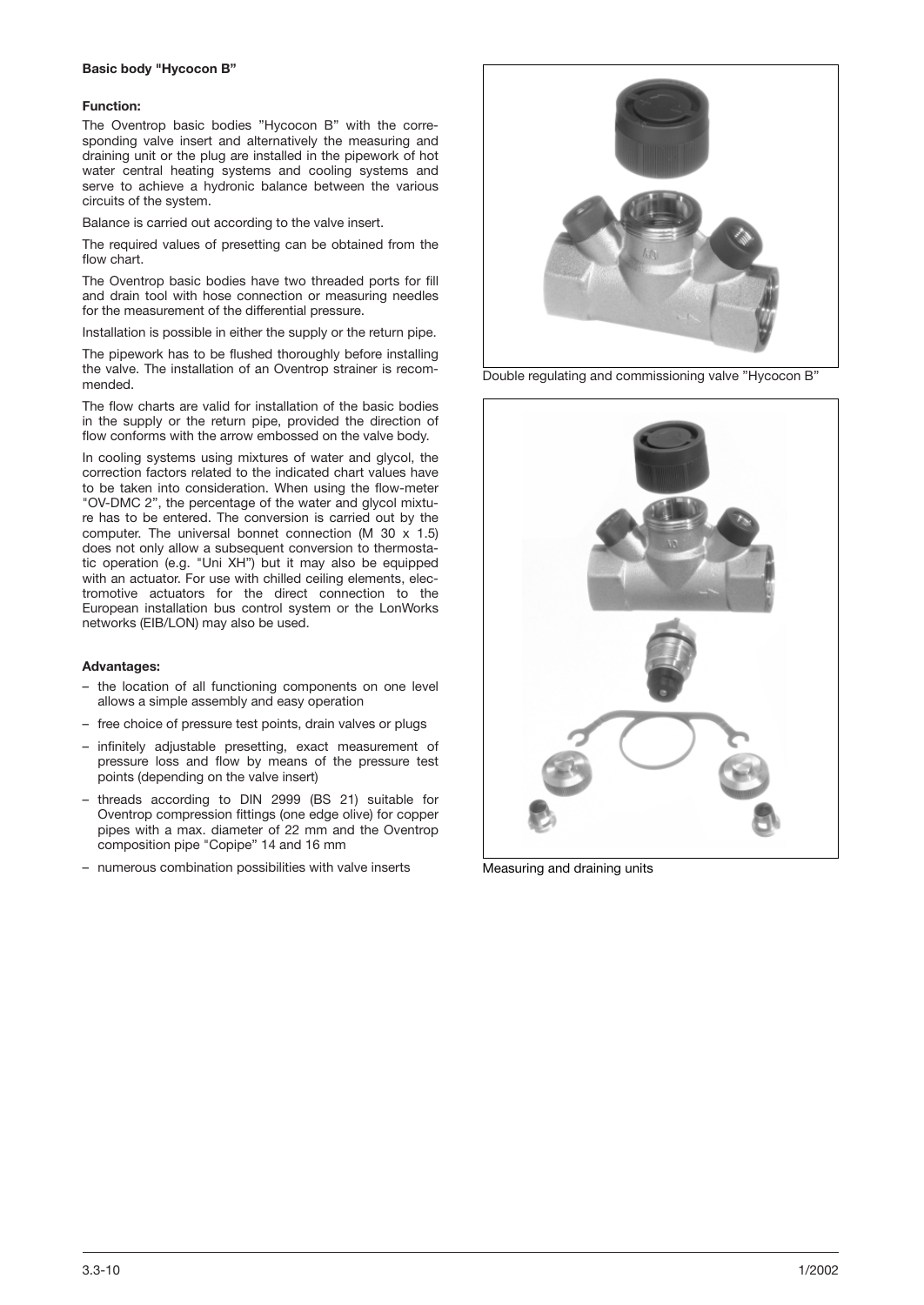#### **Valves body "Hycocon B" both ports with female thread according to DIN (BS 21)**

#### **Tender specification:**

Valve body PN 16 both ports with female thread according to DIN 2999 (BS 21), between -20 °C and +120 °C, valve body made of brass resistant to dezincification (DZR). All functioning components on one level, without integrated pressure test points and drain valves and without valve insert, installation in the supply or the return pipe.

Connection thread M 30 x 1.5 suitable for the connection of thermostats (e.g. "Uni XH") and actuators (e.g. electromotive actuators "Uni EIB/LON") under working conditions. Oventrop offers a separate insulation for temperatures up to  $120 °C$ 

Valve bodies both ports with female thread according to DIN (BS 21)

without integrated pressure test points and drain valves (without captive caps) and without valve insert

|       |      | kvs-Wert | Art.-Nr.  |
|-------|------|----------|-----------|
| DN 15 | 1/2" | $\star$  | 106 17 44 |
| DN 20 | 3/3  | $\star$  | 106 17 46 |
| DN 25 | 1"   | $\star$  | 106 17 48 |

\* according to used insert

| <b>Accessory</b>    |           |
|---------------------|-----------|
| Fill and drain tool | 106 17 91 |

#### **Valve body "Hycocon B" both ports with male thread and collar nut**

#### **Tender specification:**

Valve body PN 16 both ports with male thread and collar nut for weldable, solder and threaded tailpipes, flat sealing, between -20 °C and +120 °C, valve body made of brass resistant to dezincification (DZR). All functioning components on one level, without integrated pressure test points and drain valves and without valve insert, installation in the supply or the return pipe.

Connection thread M 30 x 1.5 suitable for the connection of thermostats (e.g. "Uni XH") and actuators (e.g. electromotive actuators "Uni EIB/LON") under working conditions. Oventrop offers a separate insulation for temperatures up to 120 °C.

Valve bodies both ports with male thread and collar nut, without integrated pressure test points and drain valves (without captive caps) and without valve insert

|       | kvs value   | item no. |
|-------|-------------|----------|
| DN 15 | *           | 1061844  |
| DN 20 | $\star$     | 1061846  |
| DN 25 | *           | 1061848  |
|       | 1/2"<br>3/3 |          |

\* according to used insert

| <b>Accessory</b>    |         |
|---------------------|---------|
| Fill and drain tool | 1061791 |

#### **Dimensions:**



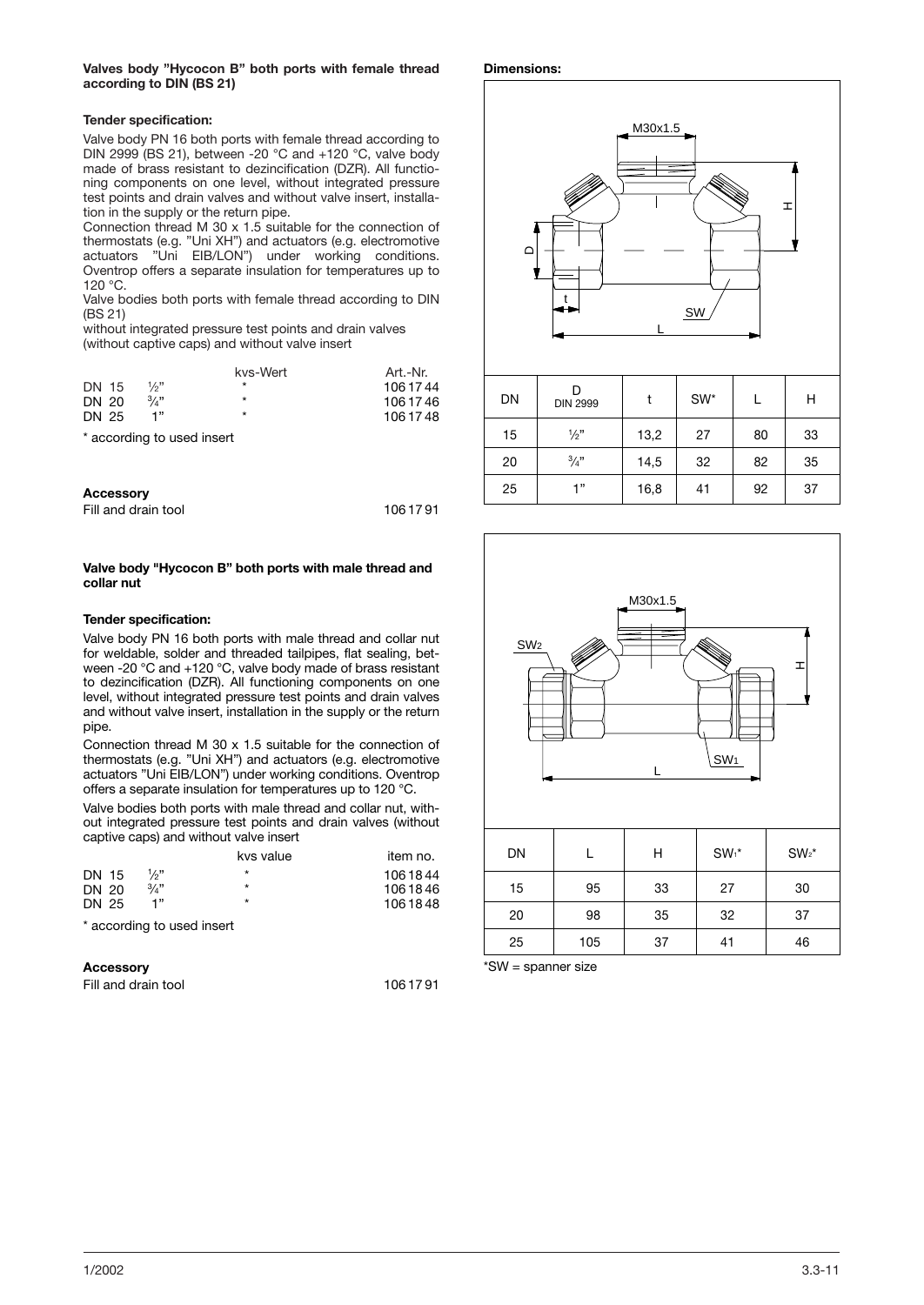#### **Valve inserts suitable for valve bodies "Hycocon" of the sizes DN 15 - DN 25** (except for 106 86 67)

**kv and Zeta values**

|    | "Series A"                                                        | 118 70 69                   | "Series A"                  |                              |                                   |              |                                                            |             |                     |             |                                                                                                                                                                                               |
|----|-------------------------------------------------------------------|-----------------------------|-----------------------------|------------------------------|-----------------------------------|--------------|------------------------------------------------------------|-------------|---------------------|-------------|-----------------------------------------------------------------------------------------------------------------------------------------------------------------------------------------------|
|    |                                                                   |                             | Size                        |                              | $kV$ at P-deviation               |              |                                                            |             | Zeta at P-deviation |             |                                                                                                                                                                                               |
|    |                                                                   |                             |                             | 1 K                          | 2 K                               | 3 K          | kvs                                                        | 1K          | 2K                  | 3 K         | offen                                                                                                                                                                                         |
|    |                                                                   |                             | <b>DN15</b><br><b>DN 20</b> | 0.50<br>0.50                 | 0.95<br>0.95                      | 1.25<br>1.25 | 1.35<br>1.35                                               | 404<br>1343 | 112<br>372          | 65<br>215   | 55<br>184                                                                                                                                                                                     |
|    |                                                                   |                             | DN 25                       | 0.50                         | 0.95                              | 1.25         | 1.35                                                       | 3380        | 935                 | 540         | 463                                                                                                                                                                                           |
|    | "Series F"                                                        | 118 73 52                   |                             |                              | "Series F" (with fine presetting) |              |                                                            |             |                     |             |                                                                                                                                                                                               |
|    |                                                                   |                             | Size                        |                              | ky at P-deviation                 |              |                                                            |             | Zeta at P-deviation |             |                                                                                                                                                                                               |
|    |                                                                   |                             | <b>DN15</b>                 | 1 K<br>0.20                  | 2 K<br>0.32                       | 3 K<br>0.35  | kvs<br>0.37                                                | 1K<br>2570  | 2K<br>1004          | 3 K<br>839  | offen<br>751                                                                                                                                                                                  |
|    |                                                                   |                             | <b>DN 20</b>                | 0.20                         | 0.32                              | 0.35         | 0.37                                                       | 8535        | 3330                | 2790        | 2490                                                                                                                                                                                          |
|    |                                                                   |                             | <b>DN 25</b>                | 0.20                         | 0.32                              | 0.35         | 0.37                                                       | 21100 8240  |                     | 6890        | 6166                                                                                                                                                                                          |
|    | "Series ADV 6"                                                    | 118 60 01                   |                             |                              |                                   |              | "Series ADV 6" (with double function and presetting)       |             |                     |             |                                                                                                                                                                                               |
|    |                                                                   |                             | Size                        |                              | k <sub>v</sub> at P-deviation     |              |                                                            |             | Zeta at P-deviation |             |                                                                                                                                                                                               |
|    |                                                                   |                             | <b>DN15</b>                 | 0.32                         | 1 K                               | 2 K<br>0.65  | 3 K<br>0.8                                                 | 1K<br>1004  |                     | 2K<br>239   | 3 K<br>158                                                                                                                                                                                    |
|    |                                                                   |                             | <b>DN20</b>                 | 0.32                         |                                   | 0.65         | 0.8                                                        | 3330        |                     | 795         | 525                                                                                                                                                                                           |
|    |                                                                   |                             | <b>DN25</b>                 | 0.32                         |                                   | 0.65         | 0.8                                                        | 8240        |                     | 2000        | 1320                                                                                                                                                                                          |
|    | "Series P"                                                        | <b>P1</b><br>118 60 52      | "Series P"                  |                              |                                   |              |                                                            |             |                     |             |                                                                                                                                                                                               |
| ê, |                                                                   |                             |                             | Size                         |                                   |              | $k_{VS}$                                                   |             |                     | Zeta        |                                                                                                                                                                                               |
|    |                                                                   | P <sub>2</sub><br>118 60 53 |                             | DN 15 "P 1"                  |                                   |              | 0.45                                                       |             |                     | 499         |                                                                                                                                                                                               |
|    |                                                                   |                             |                             | DN 15 "P 2"<br>DN 20 "P 1"   |                                   |              | 0.80<br>0.45                                               |             |                     | 158<br>1658 |                                                                                                                                                                                               |
|    |                                                                   |                             |                             | DN 20 "P 2"                  |                                   |              | 0.80                                                       |             |                     | 525         |                                                                                                                                                                                               |
|    |                                                                   |                             |                             | DN 25 "P 1"                  |                                   |              | 0.45                                                       |             |                     | 4170        |                                                                                                                                                                                               |
|    |                                                                   |                             |                             | DN 25 "P 2"                  |                                   |              | 0.80                                                       |             |                     | 1320        |                                                                                                                                                                                               |
|    | "Series KT"                                                       | 114 71 69                   |                             |                              | "Series KT" $k_{VS}$ = 1.0        |              |                                                            |             |                     |             |                                                                                                                                                                                               |
|    | for chilled water circuits                                        |                             |                             | Size                         |                                   |              | kv                                                         |             |                     | Zeta        |                                                                                                                                                                                               |
|    |                                                                   |                             |                             | <b>DN 15</b>                 |                                   |              | 0.5                                                        |             |                     | 150         |                                                                                                                                                                                               |
|    | with stainless steel seat<br>(especially for steam installations) | 118 62 00                   |                             | <b>DN 20</b><br><b>DN 25</b> |                                   |              | 0.5<br>0.5                                                 |             |                     | 404<br>1340 |                                                                                                                                                                                               |
|    |                                                                   |                             |                             |                              |                                   |              |                                                            |             |                     |             |                                                                                                                                                                                               |
|    | "Series AZ"                                                       | 118 70 60                   |                             |                              |                                   |              | "Baureihe AZ" (for zone control), all patterns $k_V = 1,1$ |             |                     |             |                                                                                                                                                                                               |
|    |                                                                   |                             |                             | Größe                        |                                   |              | kvs                                                        |             |                     | Zeta        |                                                                                                                                                                                               |
|    |                                                                   |                             |                             | <b>DN 15</b>                 |                                   |              | 1.8                                                        |             |                     | 31          |                                                                                                                                                                                               |
|    |                                                                   |                             |                             | <b>DN 20</b>                 |                                   |              | 2.8                                                        |             |                     | 43          |                                                                                                                                                                                               |
|    |                                                                   |                             |                             | <b>DN 25</b>                 |                                   |              | 3.5                                                        |             |                     | 69          |                                                                                                                                                                                               |
|    | Special insert for reversed<br>supply and return pipe             | 118 70 70                   | DIN 2440.                   |                              |                                   |              | technical information thermostats "Uni MH" and "Uni MD".   |             |                     |             | Zeta values related to the inner pipe diameter according to<br>When using the thermostat "Uni MH", the kv values indicated<br>in the technical information rise. For detailed information see |
|    | Return temperature limitation                                     | 102 69 81                   |                             |                              |                                   |              |                                                            |             |                     |             |                                                                                                                                                                                               |

ē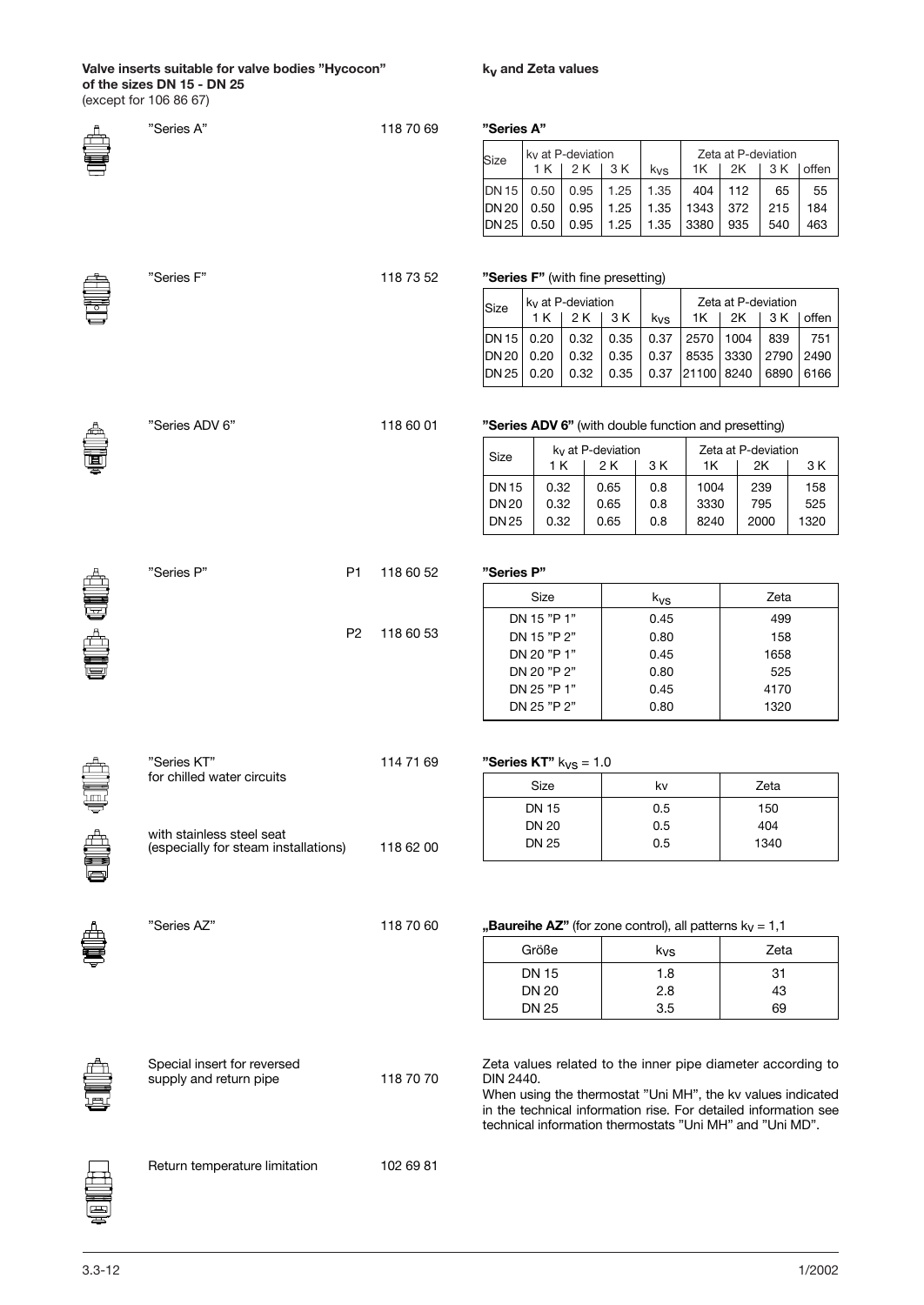

| for "Hycocon T" ("Series AV 6")                                                                            | 118 70 57              | <b>Size</b>                                 | "Series AV 6"<br>ky at P-<br>1K |  |
|------------------------------------------------------------------------------------------------------------|------------------------|---------------------------------------------|---------------------------------|--|
|                                                                                                            |                        | <b>DN15</b><br><b>DN 20</b><br><b>DN 25</b> | 0.32<br>0.32<br>0.32            |  |
| for "Hycocon TM" and "Hycocon DP"<br>DN 15 - DN 25                                                         | 106 70 85              |                                             |                                 |  |
| for "Hycocon V" and "Hycocon A"<br>DN 15 - DN 25                                                           | 106 70 65              |                                             |                                 |  |
| Sizes DN 32 and DN 40<br>for "Hycocon V", "Hycocon TM" and<br>"Hycocon DP"<br><b>DN 32</b><br><b>DN 40</b> | 106 70 66<br>106 70 67 |                                             |                                 |  |
| for "Hycocon A"<br><b>DN 32</b>                                                                            | 106 70 68              |                                             |                                 |  |

IIIIIIIIIIIIIIII  $\overline{\blacksquare}$ 

| DN 40                                              |
|----------------------------------------------------|
| <b>Measuring and draining unit</b><br>DN 15- DN 40 |

106 70 68 106 70 69

106 17 90

```
Plug
DN 15 - DN 40 106 17 98
```
#### **Dimensions:**

| ه           | L1 | δ                                                                                                                                                     | Lз | å | L <sub>5</sub> |                | L6          |         |
|-------------|----|-------------------------------------------------------------------------------------------------------------------------------------------------------|----|---|----------------|----------------|-------------|---------|
|             |    | DN D <sub>1</sub> L <sub>1</sub> L <sub>2</sub> D <sub>1N</sub> 2999 L <sub>3</sub> L <sub>4</sub> D <sub>3</sub> L <sub>5</sub> D <sub>1N</sub> 2999 |    |   |                |                | $L_6$ $L_7$ |         |
|             |    | 15 15 18 12 1/2" 31 13.2 20.5 50 1/2" 37 13.2                                                                                                         |    |   |                |                |             |         |
|             |    | 20 18 23 15 $\frac{3}{4}$ " 34 14.5 26 50 $\frac{3}{4}$ "                                                                                             |    |   |                |                |             | 39 14.5 |
| 20 22 24 17 |    |                                                                                                                                                       |    |   |                |                |             |         |
|             |    | 25 28 27 20 1"                                                                                                                                        | 40 |   |                | 16.8 33 60 1¼" | 53          | 16.8    |

|  | ries AV. |  |
|--|----------|--|
|  |          |  |

| Size                | ky at P-deviation |        |     |     | Zeta at P-deviation |                        |           |     |
|---------------------|-------------------|--------|-----|-----|---------------------|------------------------|-----------|-----|
|                     | 1 K               | 12K 3K |     | kvs |                     | $1K$   2K   3K   offen |           |     |
| DN 15 0.32 0.65     |                   |        | 0.8 | 0.9 | $1004$   239        |                        | 158       | 125 |
| DN 20   0.32   0.65 |                   |        | 0.8 | 0.9 | 3330                | 795                    | 525       | 414 |
| DN 25               | 0.32              | 0.65   | 0.8 | 0.9 | 8240 2000           |                        | 1320 1042 |     |



| for "Hycocon TM" and "Hycocon DP" 106 70 85 |  |
|---------------------------------------------|--|
| DN 15 - DN 25                               |  |
|                                             |  |

|                         | 2 solder tailpipes           |           |
|-------------------------|------------------------------|-----------|
| $15 \text{ mm}$ DN $15$ |                              | 1061092   |
| 18 mm DN 20             |                              | 1061093   |
| 22 mm                   | DN 20                        | 1061094   |
| 28 mm DN 25             |                              | 106 10 95 |
|                         |                              |           |
|                         | 2 tailpipes with male thread |           |

Tailpipe sets: 2 weldable tailpipes

1

3

| $\frac{1}{2}$                  | 106 14 92 |
|--------------------------------|-----------|
| $\frac{3}{4}$ "                | 106 14 93 |
| 1"                             | 106 14 94 |
| 2 tailpipes with female thread |           |
| $\frac{1}{2}$                  | 1019364   |
| $\frac{3}{4}$ "                | 1019366   |
| 1"                             | 106 13 94 |
|                                |           |

 $\frac{1}{2}$ " 106 05 92

 $\frac{\sqrt{4}}{4}$  106 05 93  $1"$  106 05 94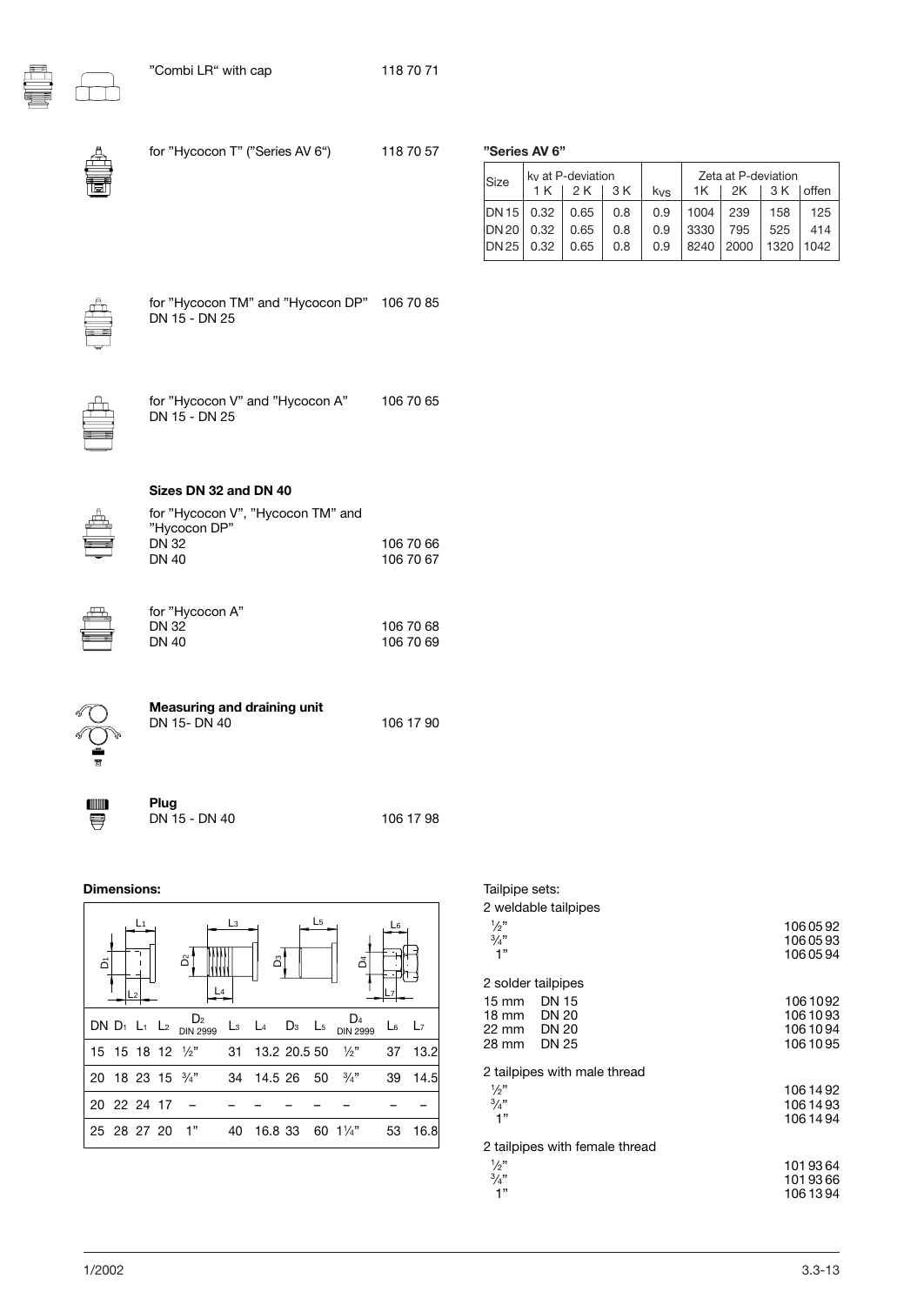## **AVANT** rnn

## **Combination summary "Hycocon"**

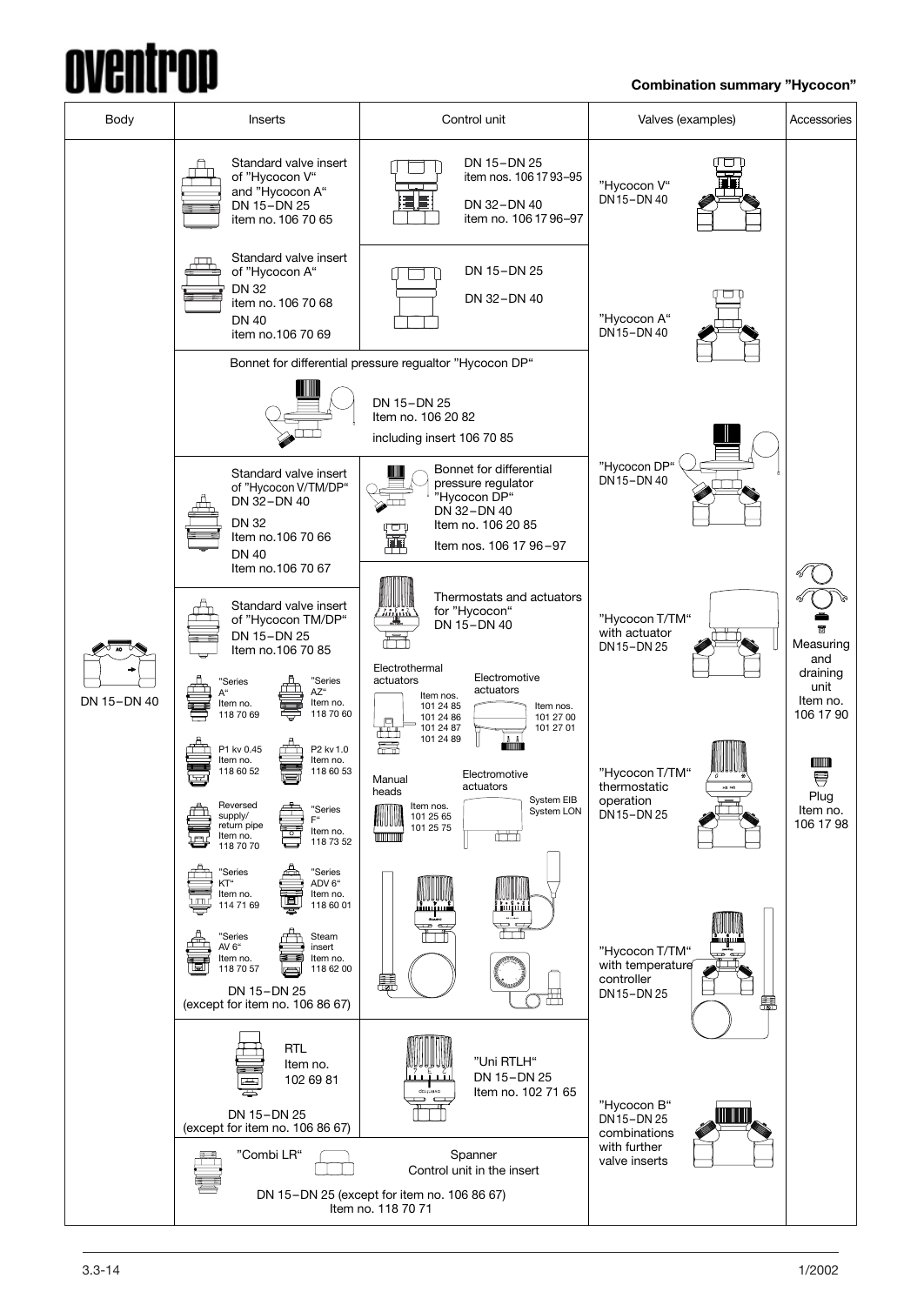### **Insulation:**

- 1. Type I for use in heating systems up to 80°C.
- This insulation made of expanded polystyrene (EPS) also serves as packaging and is supplied with each double regulating and commissioning valve (or isolating and orifice valve) together with the corresponding clamping rings. The handwheel and the presetting scale remain accessible.
- 2. Type II for use in heating systems up to 120°C. High quality insulation made of polyurethane (PUR) as accessory, consisting of 2 shells held together by clamping rings (dimensions as type I). The handwheel and the presetting scale remain accessible.
- 3. Type III for use in cooling systems for a diffusion tight insulation in combination with type I or II. This accessory consists of two shells made of polystyrene (PS) integrating the insulation type I or II. Here, the handwheel and the presetting scale are insulated, too. To improve the insulation, the shells may be cohered by using a sealing material.



| DN | H1  | H <sub>2</sub> | $H_3$ | $H_4$ | L1  | L <sub>2</sub> | В   |
|----|-----|----------------|-------|-------|-----|----------------|-----|
| 15 | 82  | 89             | 87    | 130   | 155 | 160            | 76  |
| 20 | 82  | 89             | 87    | 130   | 155 | 160            | 76  |
| 25 | 88  | 95             | 93    | 135   | 155 | 160            | 84  |
| 32 | 94  | 108            | 99    | 150   | 178 | 183            | 96  |
| 40 | 104 | 120            | 110   | 170   | 197 | 203            | 110 |

### **Correction factor for mixtures of water and glycol:**

When antifreeze liquids are added to the heating water, the pressure loss taken from the chart must be multiplied by the correction factor f.

When using the flow-meter "OV-DMC 2", the correction factor is converted automatically. To do so, the temperature of the mixture of water and glycol has to be entered and the percentage of glycol is selected in the flow-meter.







Weight proportion of ethylene glycol<sup>[%]</sup> Weight proportion of propylene glycol<sup>[%]</sup>